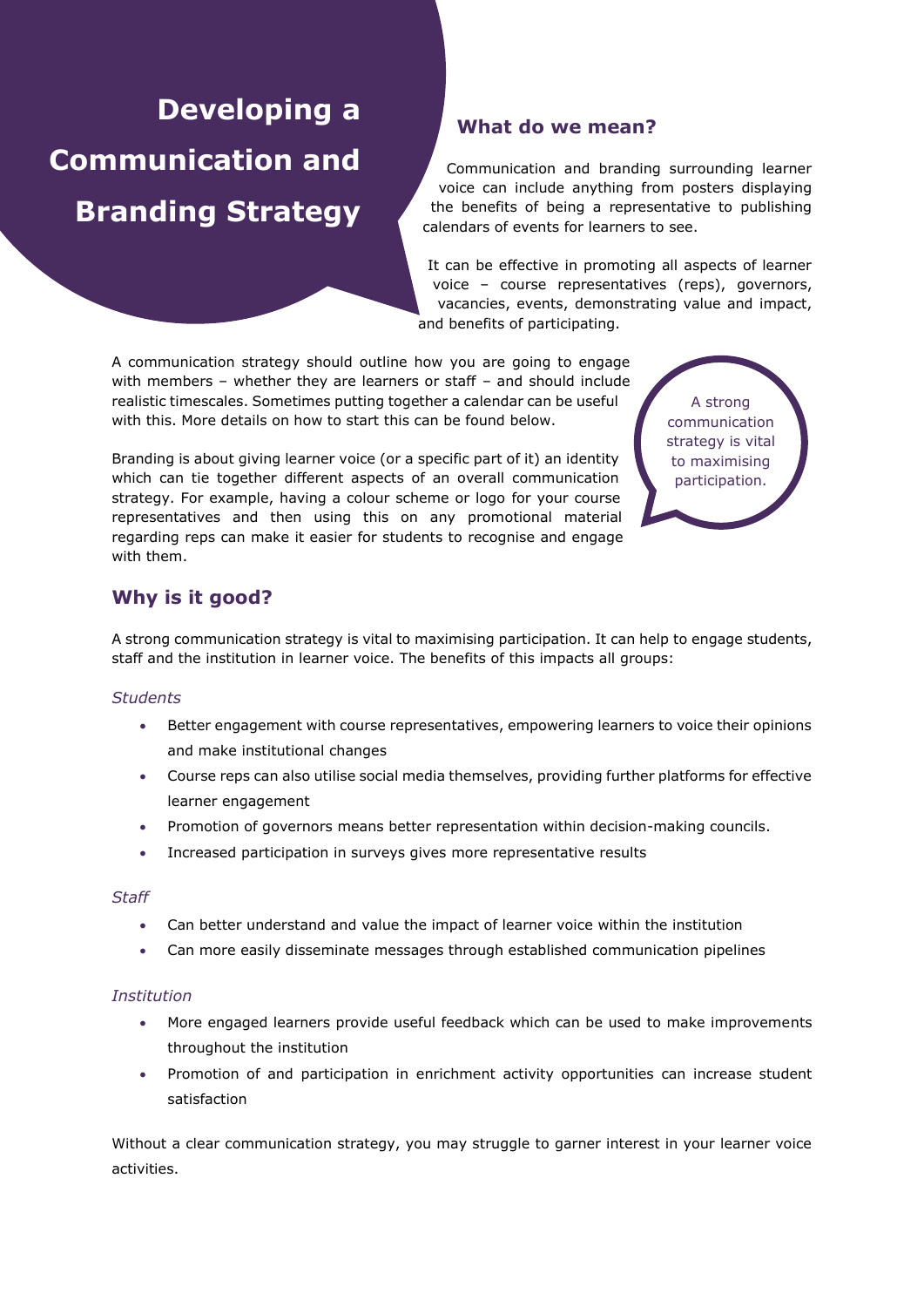## **Where to start**

There are two main branches to this resource: communication strategy and branding. Although they are closely linked, they will be tackled individually.

#### *Communication Strategy*

Decide exactly what you want to achieve from your communication plan.

The first step is to decide exactly what it is you want to achieve from your communication plan. Your strategy can either be aimed at a specific aspect of learner voice (eg course representatives), or can cover a range of different themes. It is important to set out an aim, or else risk your strategy losing focus and direction.

Once you have your aim, you can establish how you are going to carry it out. There are a number of methods you can use to promote, share and demonstrate what it is you wish to communicate.

Physical comms, such as posters, flyers or leaflets, can be useful if you have an effective outlet. For example, if you have access to poster points in busy areas and the message you are trying to get across can fit neatly and clearly onto a poster, then this would be a sensible first step. If you have keen volunteers, you could recruit them to hand out flyers or leaflets. (Please note, however, that this can be seen as not environmentally friendly, so if you choose this approach, be mindful of how much paper you are using). Physical communication is usually most useful for promoting events, vacancies, campaigns, etc. rather than sharing news or updates. This is more easily achieved through social media.

**Social media, if well developed and utilised, can be an effective way to communicate quickly and easily with your learners.** If you have created physical communications, they can easily be shared over social media as well, in order to make the most of them. You can also create events, videos and be more reactive and interactive with news updates over social media. Some top tips and techniques can be found in appendix 1, along with the advantages and disadvantages of certain social media platforms.

The reps themselves could also utilise social media, so long as it was monitored properly. It can be used to gather information from learners and disseminate results from feedback. The reps would need to be trained in how to conduct themselves online in a more professional capacity, however, to preserve the integrity of the rep system.

Mailing lists and newsletters are more effective at engaging with staff, rather than learners. If you want to demonstrate the impact that learner voice is having on the institution, regular updates through the medium of a newsletter might be beneficial. You should choose how regularly you publish these carefully – too often, and they might be sparse of information, but too irregularly and they can become bulky and indigestible. Striking a balance is important. It is also worth thinking about who will contribute to a newsletter – will it be written by students, staff, or both?

If you have learners who are keen to share their experiences through the medium of a blog (perhaps as Reps or Governors), this might help encourage others to follow in their footsteps. It would be best to recruit several students in order to ensure consistency – regular updates are once again important to a successful communication plan, so if you have several learners on a team, you are more likely to always have relevant content to share.

Involve learners in your plan wherever possible.

Involve learners in your communication plan wherever possible – they are the experts when it comes to the learner voice and what will interest their peers. Use this knowledge to help drive your strategy and inform which methods will be most effective and when.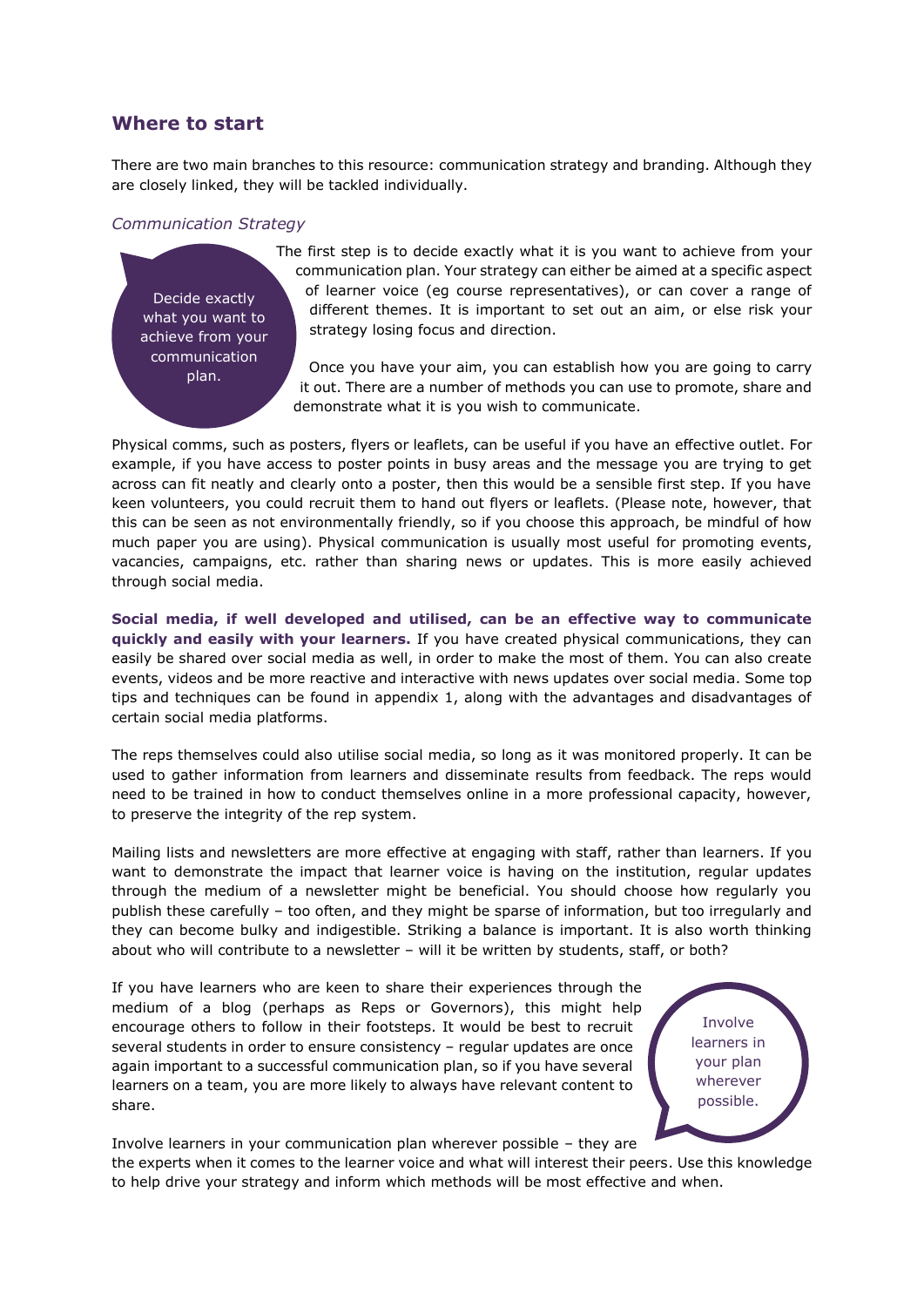When you have an idea of how you are going to communicate to your members, you must set out a timeline and stick to it. This can be added to, changed and developed over time once you have

more experience implementing your strategy, but it is useful in the first instance for providing structure. It does not necessarily need to be specific – simply setting out that you will publish a newsletter once a term or a poster two weeks before an event is a good start. **Try to set out a plan for a term, then develop it over the year.** Look back over the term and establish what worked and what did not, and try to determine why. Again, bringing learners into the conversation at this point is important.



Overall, it is clear there are a number of opportunities to engage with your learners through different forms of communication – utilise whichever work best for you, and **do not be afraid to seek new and exciting ways of sharing your ideas.**

#### *Branding*

Developing a brand can create an identity which provides continuity across all your communication avenues. Your brand can either reflect learner voice as a whole, or a specific branch of it (eg course representatives, societies).

If it is an overarching brand aiming to bring together all aspects of learner voice, you need to think about general themes. Colours and fonts that you can use consistently throughout all your communications, a logo, and style (including both stylistic image and the style of writing). We at Wise Wales, for example, use two specific shades of purple throughout our communications, and include the speech bubble from our logo to reinforce our identity.

Choosing a brand is not as simple as plucking a colour out of a Dulux paint chart.

This consistency means if you see those colours or that logo, the reader can immediately identify where it has come from and therefore relate to it. This is what you are trying to achieve through creating a brand. Keep this in mind when developing it – what is it you want your members to think when they see your brand? Do you want it to be professional, fun, neat, quirky? Try to keep it simple and eye-catching, and easily recognisable.

Choosing a brand is not as simple as plucking a colour out of a Dulux paint chart, however – **you need to consider what you want to** 

**represent**, and how that can be portrayed through your brand. Look beyond just a logo, and aim to show the values of your learner voice. This is not something you should decide in a day. It will take time to propose ideas, develop them, and test them.

**You should also consider its sustainability**. Do not link your branding to any short-term campaigns or events. Instead, see the bigger picture of what you want to bring together as part of learner voice, and create a brand which represents all its key elements.

If you are developing a brand for a more specific aspect of learner voice, such as the course rep system, then you need to think about how it can fit in with the brand of your institution, or with that of learner voice (if you have one).

Once again, this is a perfect opportunity to involve learners. You could do something as simple as run a competition to design a logo, or you could get learners involved in branding focus groups to discover what it is they think learner voice means, and what they think of any branding ideas you have developed. **Getting learners involved from the very beginning of your branding strategy will mean they will be more invested in the future.**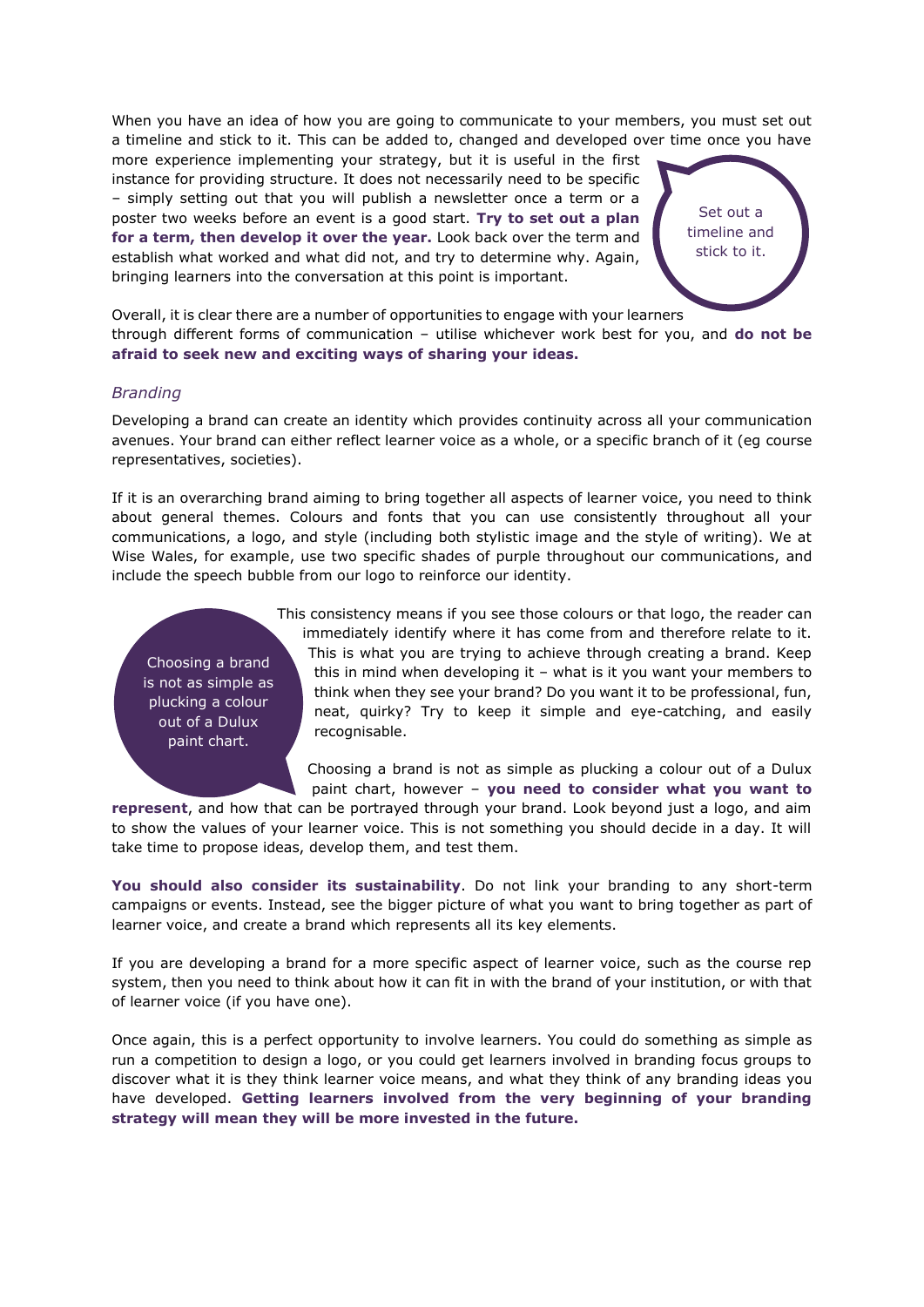# **Summary**

Communication and branding can make a big difference to the success of your projects, initiatives and events. Take some time to plan through a term or a year, and evaluate the results to help develop a longer-term strategy. Starting small and working towards a larger project is a good tactic.

When you are happy with your overall brand, be sure to write some guidelines so that anyone in the institution likely to be using elements of the brand understand what it is you have created. Include the logo in different formats (eg black and white), the fonts you have used, and also a brief outline of what your brand is aiming to achieve.

If you have any questions, do not hesitate to contact Wise Wales (contact details below).

## **Resources**

- [Welsh Language Commissioner Bilingual Design Guide](https://www.swansea.ac.uk/media/CYG1754%20Canllaw%20Dylunio%20ENGLISH.pdf)
- [Writing a Communications Strategy, University of Oxford \(Pearson and Culver, 2016\)](https://www.ox.ac.uk/sites/files/oxford/media_wysiwyg/Writing%20a%20communications%20strategy%20%2818.02.16%29.pdf)
- [Further Lessons in College Branding \(Harvey, 2016\)](http://fabrikbrands.com/further-lessons-in-college-branding/)
- Appendices (below)

## Jessica Rumble, Ymgynghorydd Prif / Lead Consultant

jessica.rumble@nus-wales.org.uk

**Charlotte West,** Ymgynghorydd / Consultant charlotte.west@nus-wales.org.uk